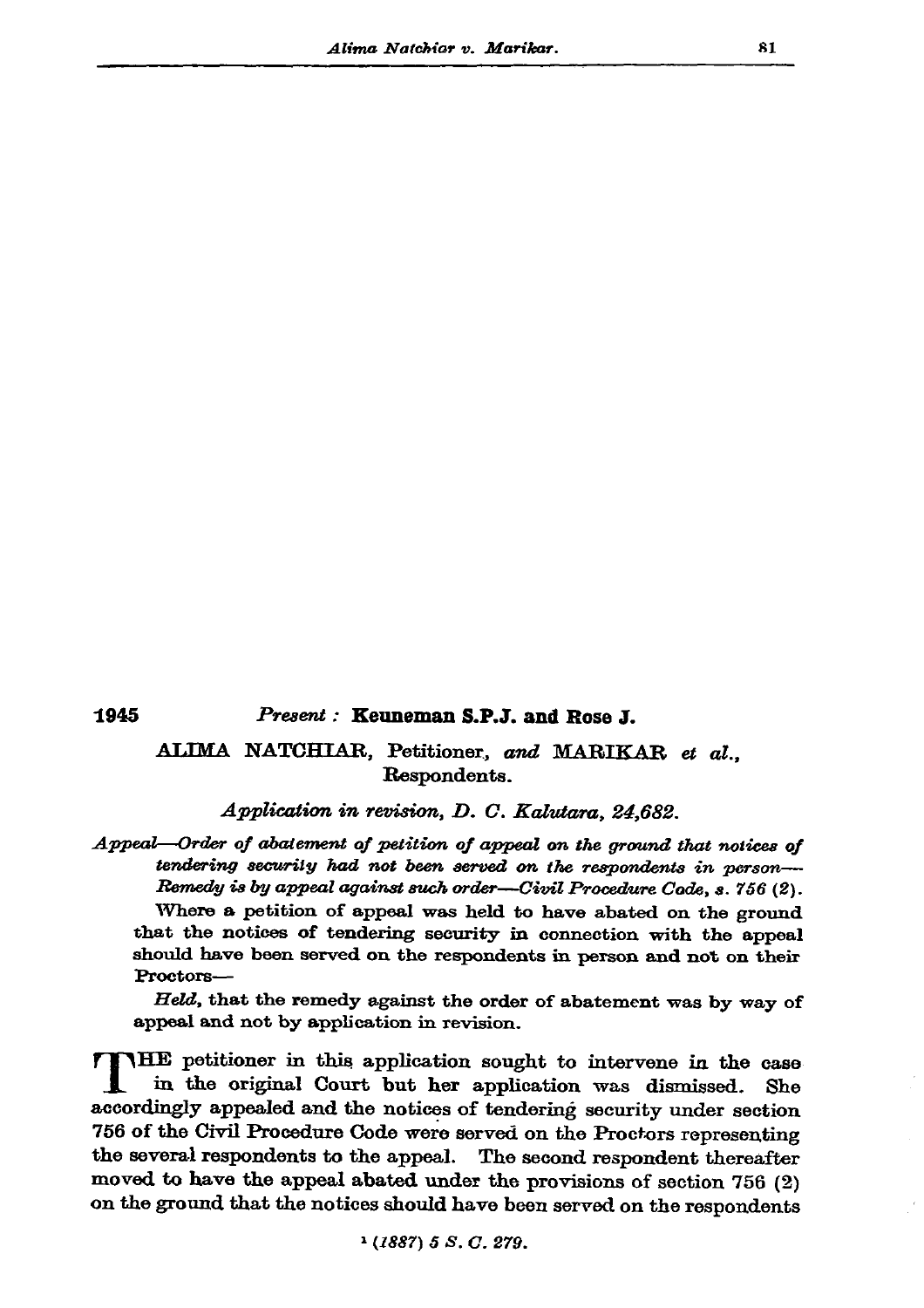in person and not on their Proctors. The District Judge upheld the objection and made order abating the appeal. The petitioner did not appeal from this order but moved the Supreme Court to revise the said order.

H. W. Jayewardene, for the second defendant-respondent, raised a preliminary objection.-No application in revision should be entertained since the petitioner had a right of appeal from the order sought to be *Vide* Courts Ordinance, section 73, Goonewardene v. Orr<sup>1</sup>. This revised. is not an application for relief under section 756 (3) of the Code nor can relief be granted under this provision for this type of non-compliance with section 756-De Silva v. Seenathumma<sup>2</sup>. The petitioner is here questioning the correctness of the District Judge's order, hence he must appeal from that order—Zahira Umma v. Abeyasinghe 3. The order was made by the Judge when acting judicially and hence the dictum laid down in Palaniappa Chetty v. Mercantile Bank<sup>4</sup> has no application. That was an application under the Civil Appellate Rules.

E. D. Cosme, for the petitioner.—The District Judge's order was clearly wrong. The question is covered by authority. Vide Perera v. Hendrick <sup>5</sup> and De Silva v. Francinahamine<sup>6</sup>. Applications of this nature have been entertained before—De Silva v. James <sup>7</sup>; Siyadoris Appu v. Abeyanayeka <sup>8</sup>. Even though a right of appeal lies the Supreme Court can entertain an application in revision.

 $H.$  W. Jayewardene, in reply.—Though the cases cited show that the District Judge's order is wrong yet there seem to be sufficient grounds to support it. Vide the terms of section 756 which draws a distinction between service of the notice of security and the service of the notice of appeal. See also Forms 126 and 127.

An application in revision is entertained where an appeal also lies only in very exceptional circumstances—Atukorale v. Samynathan 9; Silva v.  $Silva<sup>10</sup>$ . The mere fact that the District Judge's order is wrong is no ground for departing from the general rule. No special circumstances have been urged in this case as to why this application should be entertained. The cases cited, namely, De Silva v. James and Siyadoris Appu v. Abeyanayaka (supra) deal with applications for relief under section 756 (3) where the correctness of the District Judge's order has been accepted. There is no such application before the Court now nor can such an application be made in a case of this nature. De Silva v. Seenathumma (supra) is in point.

J. M. Jayamanne, for the plaintiff, respondent.

Izadeen Ismail, for the fourth and fifth defendants, respondents.

November 29, 1945. KEUNEMAN S.P.J.-

We think that Mr Jayawardene for the second respondent is right in arguing that a right of appeal lay in this case to correct an error of law

<sup>1</sup> 2 A. C. R. 172.  $* 41 N. L. R. 241.$ <br> $* 39 N. L. R. 84.$  $43$  N. L. R. 127.<br> $5$  1 A. C. R. 25.

<sup>6</sup> 41 N.L.R. 191. <sup>7</sup> 9 C.L. W. 124.<br><sup>8</sup> 13 C.L. W. 22.  $* 41 N, L, R. 165.$ <br> $* 44 N, L, R. 494.$